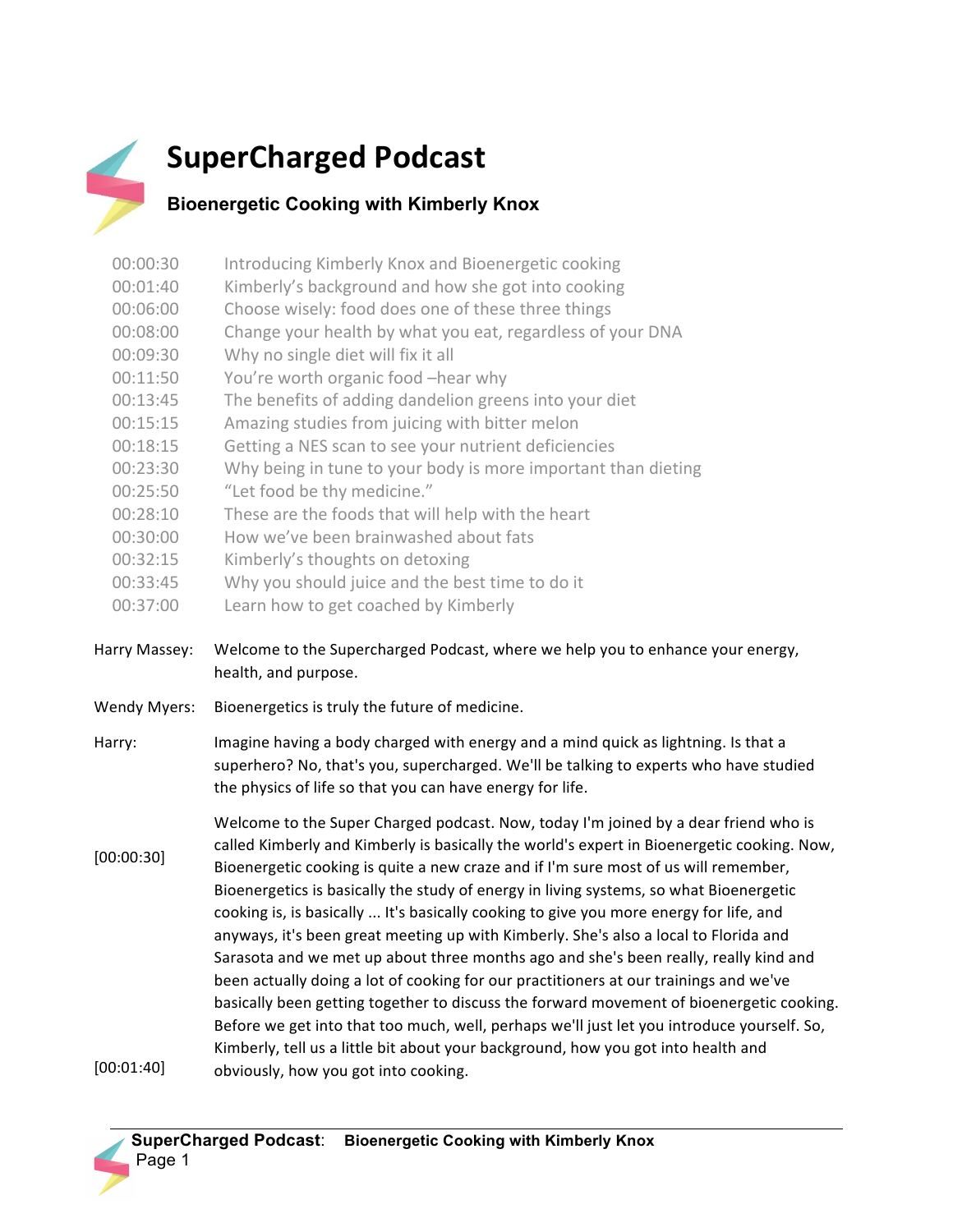Kimberly Knox: Well, honestly, health and cooking ... cooking has been a lifelong passion of mine, honestly since I was five, and growing up in Vermont just surrounded by big, huge vegetable gardens and our own animals, it seemed ... It was just really, really normal to have that amount of health and to know what really good healthy food tastes like. Actually, getting back into health was a little bit more of an epiphany. When you think about Wayne Dyer talking about the shift, I was running my own business, sitting at my desk realizing I didn't want to sit at my desk, I wanted to be in the kitchen and I wanted to be feeding people, that was my gift. I would have parties and things and so this really linked up to how important that was to me and my passion, but then couple that with having my own health issues and then my best friend coming down with breast cancer. So that led to this whole realization that food is super important and we participated in this worldwide podcast with many different practitioners, all around the world, learning about different modalities on healing the body. Light bulbs were just going off in my mind about, "This is really my passion," and I think it was Dr. Young who talked about the pH miracle in the body and I started doing more green smoothies and just from simple green smoothies packed with nutrients, dense vitamins, minerals, good fats, proteins, I started to gain more life in my eyes, my body felt better, I had better energy, and I had always gone to natural practitioners. Traditional Chinese medicine was really my way to go, and so I was already linked to my body in a more intimate way than most people. If he had told me my liver was a little bit weak, I would kind of be, "Okay, what can I do to enhance that in working with him?" There was this connection to mind-body already, but I wanted to go back to school because I wanted to get certified so that I could really help people in bigger ways. I went to school, I finished my schooling at the Institute of Integrative Nutrition in New York City and I'm completing my hormone health specialty class now. And just so through all that we really linked to the fact that everyone is bio individual and what I loved most about NES Health and meeting you, Harry, and getting the testing is that I'd already done Bio Meridian testing since the late 90s when some of the first German machines were, you hold onto the pods, and I thought it was amazing that they were able to link you to emotions, not just body imbalances, but also emotional imbalances, so-

Harry: Did you change your eating because of some of that testing, out of curiosity?

Kimberly: Absolutely. I was looking ... At that point she says, "Processed foods" and I'm like, "What are ..." "Processed foods, you need to stay away from processed foods, you need to clean up your liver." I actually started doing liquid chlorophyll, now this was before I was doing the green smoothies, so chlorophyll is similar in that sense because it's green ... Yeah, they call it Kermit juice.

Harry: It's like plum blood.

Kimberly: [00:06:00] Yeah, so this whole ... You know your body, we know our bodies, so when you clean up your diet, what're you doing? Your body starts to speak to you. We are our own best information for our body about what works with us. If we feel energetic, because I already believe that food was information before I met up with you guys, and so when you talked about healing as information and everything is energy, it just really clicked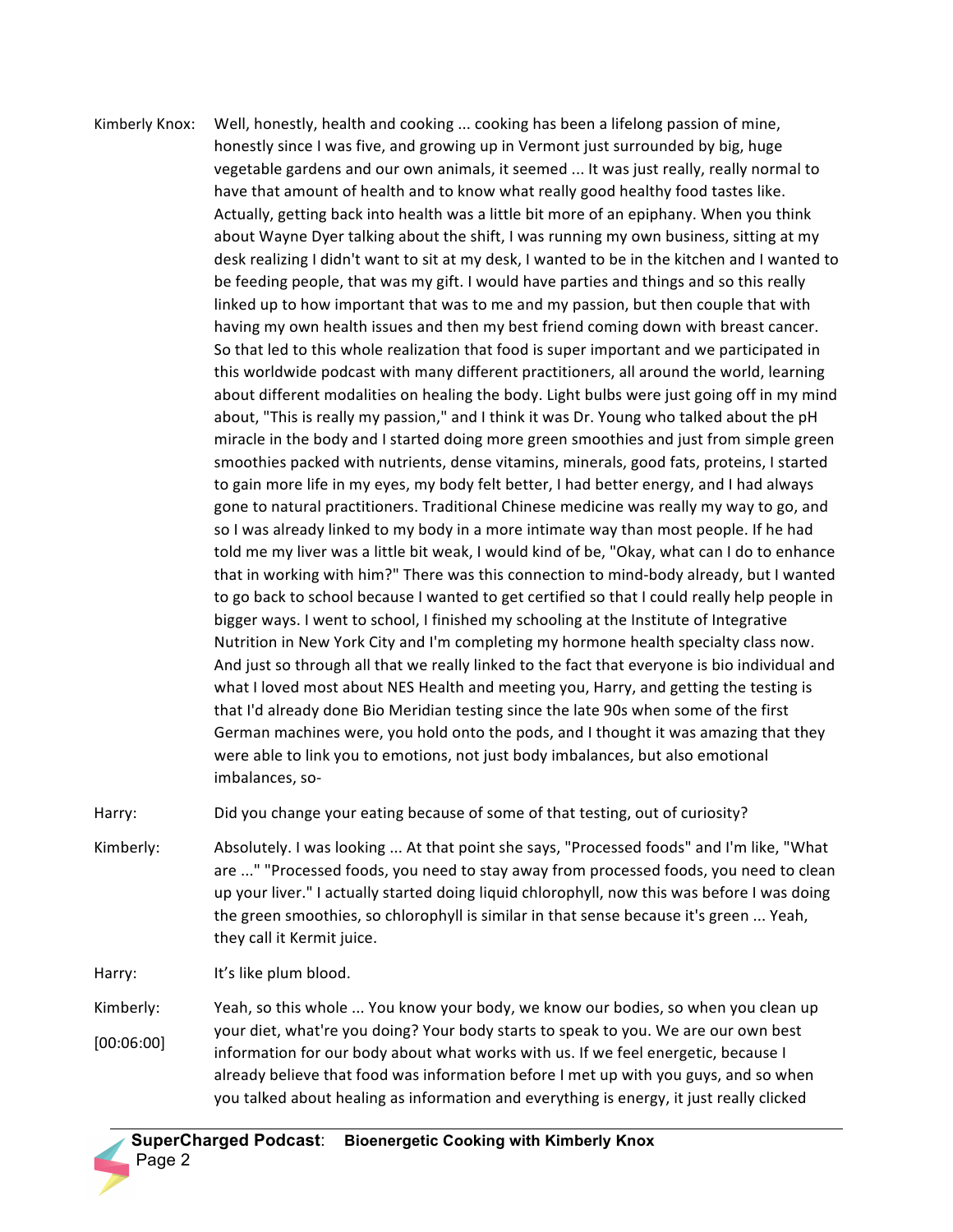with me, because food either does one or two, three things, it either harms your body, clogs it up, or it gives you energy and the vital nutrients that it needs or it kind of does nothing. We're our own best guides.

- Harry: It is like one of the most direct ways to basically change your cellular environment, so in Bioenergetic theory, we're always exchanging energy with our environments and the really big ones are oxygen, so we breathe out carbon dioxide. Yeah, there's sunlight and then of course there's water, and obviously the subject of today is food, and when you're consuming all of that food, what does it do? Well, A, we're exchanging energy or literally vital nutrients with the environment. When it's inside you and gets digested and goes into the blood, what you eat obviously is directly effects the exchange of nutrients between your blood and your cells, which of course affects your health pretty, pretty strongly, to say the least.
- Kimberly: [00:08:00] So when I was in school, this drove home those points that you're just talking about, because I had only kind of hit the surface of my passion with all of this and then the teachers, the lecturers, Dr. Mark Hyman is a fantastic functional physician that's really changing the landscape of our own thinking in his first book that he teamed up with a cardiologist to write, Eat Fat, Get Thin, and now his new book out, food, what the heck should I eat? Or something like that, he's really linking that up, but epigenetics, that whole concept that you can actually change your ... You don't have to worry about your DNA, it's what you're eating. I was telling my doctors that all the time, that it didn't matter that my mother had breast cancer at 49 or whatever, I felt that my whole lifestyle and the way I ate was totally different, and the amazing part is that we can really change our health by what we're eating and we have ... We're just over ... There's so much sugar and processed food out there. To understand the nutrient levels, but to really have reverence for the body and that's what I love about NES Health as well is it gives the person this reverence that they actually have this amazing bio computer that it speaks to them, it changes, and it changes with the environment and they can have empowerment over their lives to make adjustments, to bring it back into balance, and to create vibrant health.
- Harry: [00:09:30] Yeah. Well, I mean, it's basically a pattern recognition system, so what's great is when you have a scan, it's basically giving you information back on probably the most dominant pattern that's going on in you at that time. What's so interesting about food, I think ... When I think back to when I was really ill, we would look at certain diets, maybe I'd follow the Gerson diet, which was juicing and coffee and I was slow cooking everything or you follow a vegan or a paleo diet or whatever it is, and there's this sort of thinking that there's this one diet that's going to fix all of your problems-

Kimberly: That's not true.

Harry: ... and what I've learned over the years is that, yeah, that's absolutely bogus. Your body is constantly evolving, it's constantly changing and the right food for you this month is not necessarily the right food for next month. Obviously a very obvious way of seeing that is in seasons.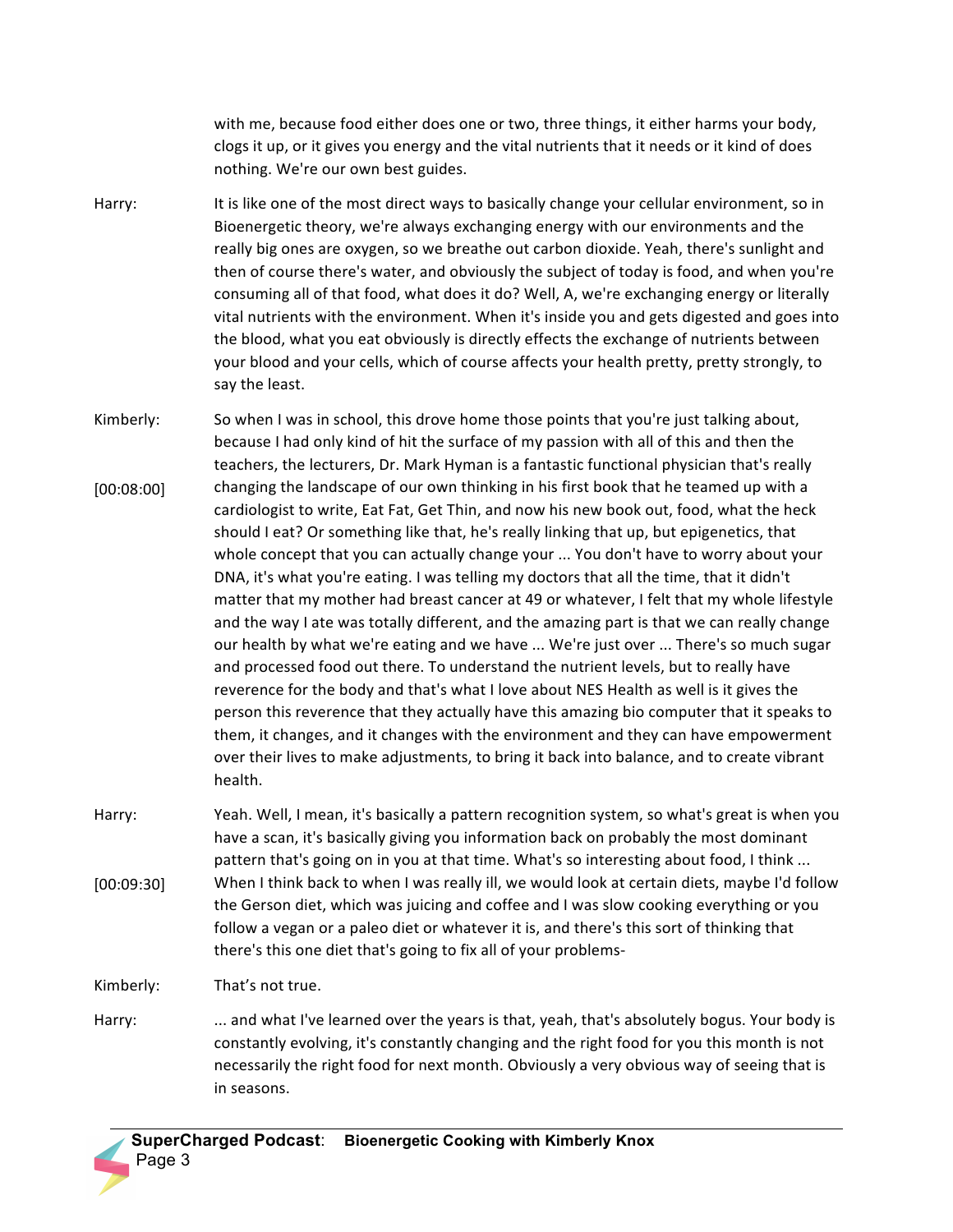| Kimberly:               | Yeah, and you know that I do videos on the different seasons and that we're in the winter<br>season now and that building up our blood. We're still in the winter season, in fact, we're<br>gonna have the vernal equinox on the 21st when the big shift happens, so it is about<br>building up our organs now, building up our blood right now, getting rest, it's rest and<br>repair, so that in the spring we're able to go forward in the spring, it's a natural time for<br>cleansing for the body, so staying in that rhythm as well as getting knowledge of your<br>own body, just like-                                                                                                                                                                                                                                                                                                                                                                                                                                                                                                                                                                                                                                                                                                                   |
|-------------------------|-------------------------------------------------------------------------------------------------------------------------------------------------------------------------------------------------------------------------------------------------------------------------------------------------------------------------------------------------------------------------------------------------------------------------------------------------------------------------------------------------------------------------------------------------------------------------------------------------------------------------------------------------------------------------------------------------------------------------------------------------------------------------------------------------------------------------------------------------------------------------------------------------------------------------------------------------------------------------------------------------------------------------------------------------------------------------------------------------------------------------------------------------------------------------------------------------------------------------------------------------------------------------------------------------------------------|
| Harry:                  | How does that work in Florida? 'Cause we're in February now, but it feels like warm<br>spring.                                                                                                                                                                                                                                                                                                                                                                                                                                                                                                                                                                                                                                                                                                                                                                                                                                                                                                                                                                                                                                                                                                                                                                                                                    |
| Kimberly:               | So it's a little strange; however, we did have a nice cold spell and what I recognized during<br>that cold spell, when I was doing some of the cooking for the training and I found myself<br>craving denser foods, like more-                                                                                                                                                                                                                                                                                                                                                                                                                                                                                                                                                                                                                                                                                                                                                                                                                                                                                                                                                                                                                                                                                    |
| Harry:                  | Oh yeah, you made a certainly beautiful bison meat-.                                                                                                                                                                                                                                                                                                                                                                                                                                                                                                                                                                                                                                                                                                                                                                                                                                                                                                                                                                                                                                                                                                                                                                                                                                                              |
| Kimberly:<br>[00:11:50] | meats, yeah, things that require more digestion, things to warm up the body. When it<br>gets warmer, the body naturally starts to adjust and it wants more cooling foods to<br>naturally cool the body, not as heavy, because it creates energy to digest the food, so<br>knowing the seasonal things as well as what's going on in your own body is very<br>important. It's just  I just feel  And when you asked me about, "Did I change my food,<br>my diet?" Yeah, I was having troubles with my kidney. Kidney, liver. I was really looking<br>into all the foods that would support different organs. I don't know what's going on here.<br>The whole process of cooking for the body and cooking is so easy. That's what I really<br>want people to know, is just really taking amazing  and you do need organic food.<br>You're worth organic food, you need it and the reason why is because of the pesticides<br>and all of the chemicals on the food and they do come out with a list of the dirty dozen<br>and the clean 15, but there's more than just the dozen, those are the dirtiest, and they<br>disrupt our endocrine system. So it's very important, and I think the great takeaway from<br>the training was how great and energized everyone felt after eating good, clean, amazing<br>food. |
| Harry:                  | Absolutely, and later in the year, it's gonna be pretty exciting. I think yeah, we should<br>keep going on this subject of how different people at different times need different<br>foods. I think you began to touch on it when you were saying  I think you just said you<br>were kidney deficient. Yeah, so for instance, if someone is kidney deficient, what would<br>be more nourishing for them, 'cause that's a pretty common problem. Most people who<br>are feeling burnt out or have adrenal issues, most of those people would be kidney<br>deficient                                                                                                                                                                                                                                                                                                                                                                                                                                                                                                                                                                                                                                                                                                                                                |
| Kimberly:<br>[00:13:45] | I gained a whole new respect for dandelions, by the way. We acquainted spinach with<br>Popeye and for many good reasons, spinach is filled with really great nutrients and even<br>iron, of course, and getting back to iron, fueling our red blood cells and the important<br>vitamins and minerals that give us energy. We need both magnesium, potassium, sodium,<br>calcium, to actually make the heart relax and contract, but going to the kidneys,<br>dandelion greens not only support, but they naturally cleanse out and detoxify the kidney                                                                                                                                                                                                                                                                                                                                                                                                                                                                                                                                                                                                                                                                                                                                                            |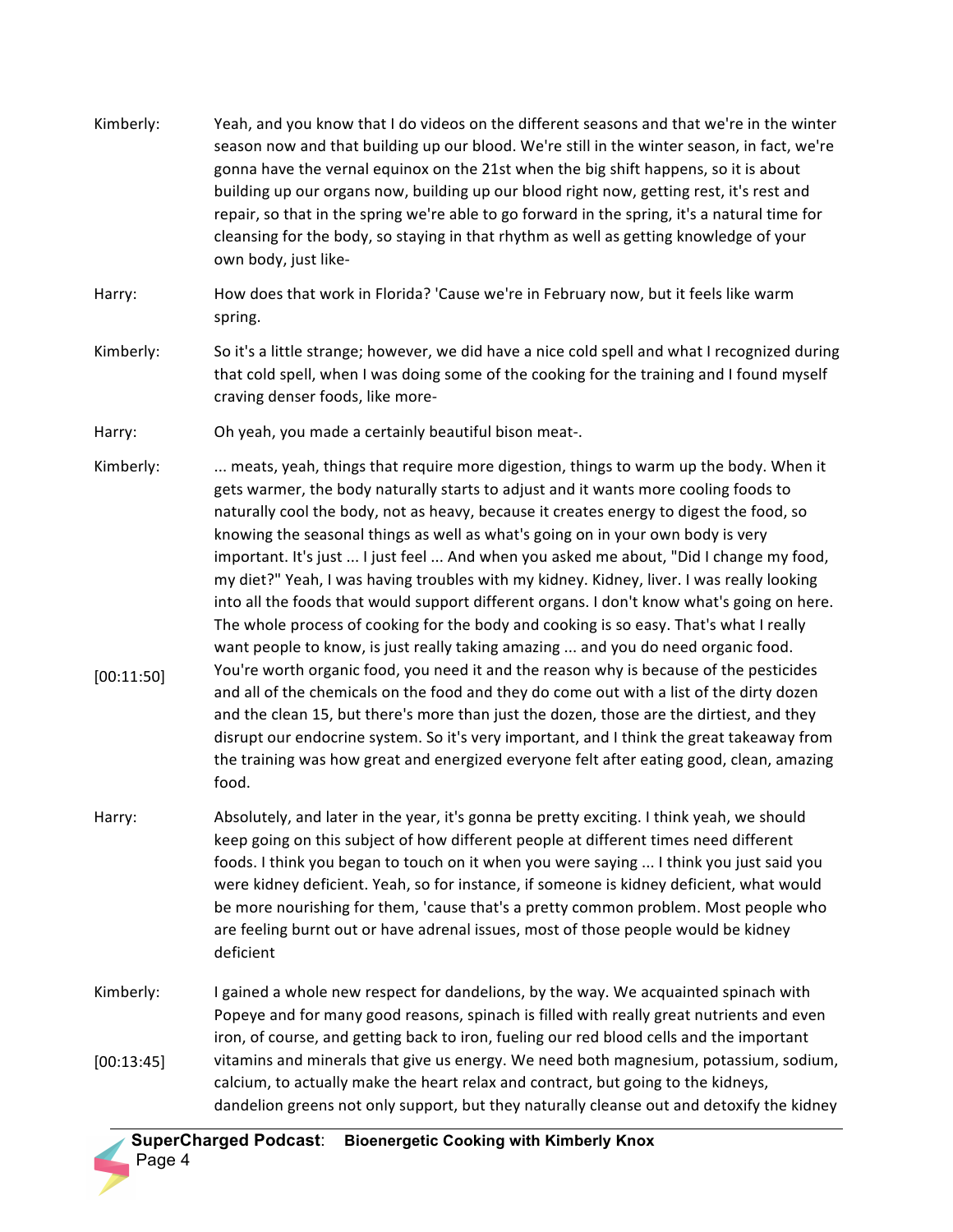and liver. Right now is a great time to be adding dandelion greens and I get them at the farmer's market, they're really, really soft and tender, adding them into your smoothies or to great salads. I know I made an amazing one with chick peas and dandelion greens and adding ... It's just really, really easy to combine these foods. I mean, even dandelions have ... they're 14% protein and we wouldn't even think of that, the way we're cast in the United States here is to think we have to eat meat to get our protein, but also beets. Beets are one of my favorite foods. Not just because of the natural nitrates that they create in the body, that help to create nitro oxide, which is a natural vascular dilator, excellent for heart and cardiovascular health, but the betaine in beets also help cleanse the body, naturally. If you're doing juicing, as you know, that's a process that requires no digestion, it goes right into the blood stream, it's a quick way to enhance your vital organs, but if you're on the standard American diet, you need to-

- Harry: I juiced-
- Kimberly: ….prepare.
- Harry: [00:15:15] ... I can't quite remember the name, but I think they're called gourds...this morning, which ... A bitter melon, that's the United States-
- Kimberly: Oh, bitter melons, beautiful, isn't it? Yeah, that's a-
- Harry: Yeah, absolutely disgusting, but there's been amazing studies of when you juice with bitter melon, you can reverse diabetes and so if you have blood sugar issues, then juice a few of those. They're in season right now in Florida in February, so yeah.
- Kimberly: I almost bought one the other day. They are quite ugly on the outside, but in the inside-
- Harry: They're ugly on the outside and they taste absolutely disgusting, but they're very good for you. There's not a vegetable that's as ugly on the outside
- Kimberly: So when you're juicing, obviously it's not always to taste great, because if it tastes great, people equate that with, "Oh, it tastes great," then there's usually a lot of sugar and we want to be careful of that, because it creates cellular exchange and it increases cell growth for cancer and things like that. So getting back to the beets and the betaine, there's amazing antioxidants in different foods, greens, and beets as well like I said, so you want to infuse your body with that. The really great juice to do, and you have to prepare to do juicing, that's why I guide my clients in actually doing some smoothies first, which are a gentle cleanse, because you're combining fiber and protein at the same time, and fats, along with all of those nutrients that cleanse out the body so it's not so dramatic, because basically your blood stream will get infused with toxins that the body is trying to release and you'll feel like you might have the flu.
- Harry: And again, I think when you're looking at things like juicing and smoothies, I mean, I'm actually a big proponent of juicing. I've probably juiced a green juice every day-
- Kimberly: Oh, I believe so. In the morning, it's my energy. I don't take caffeine at all. I don't require it and in fact, I'm leaning more toward more fats, the keto type diet, ketogenetics and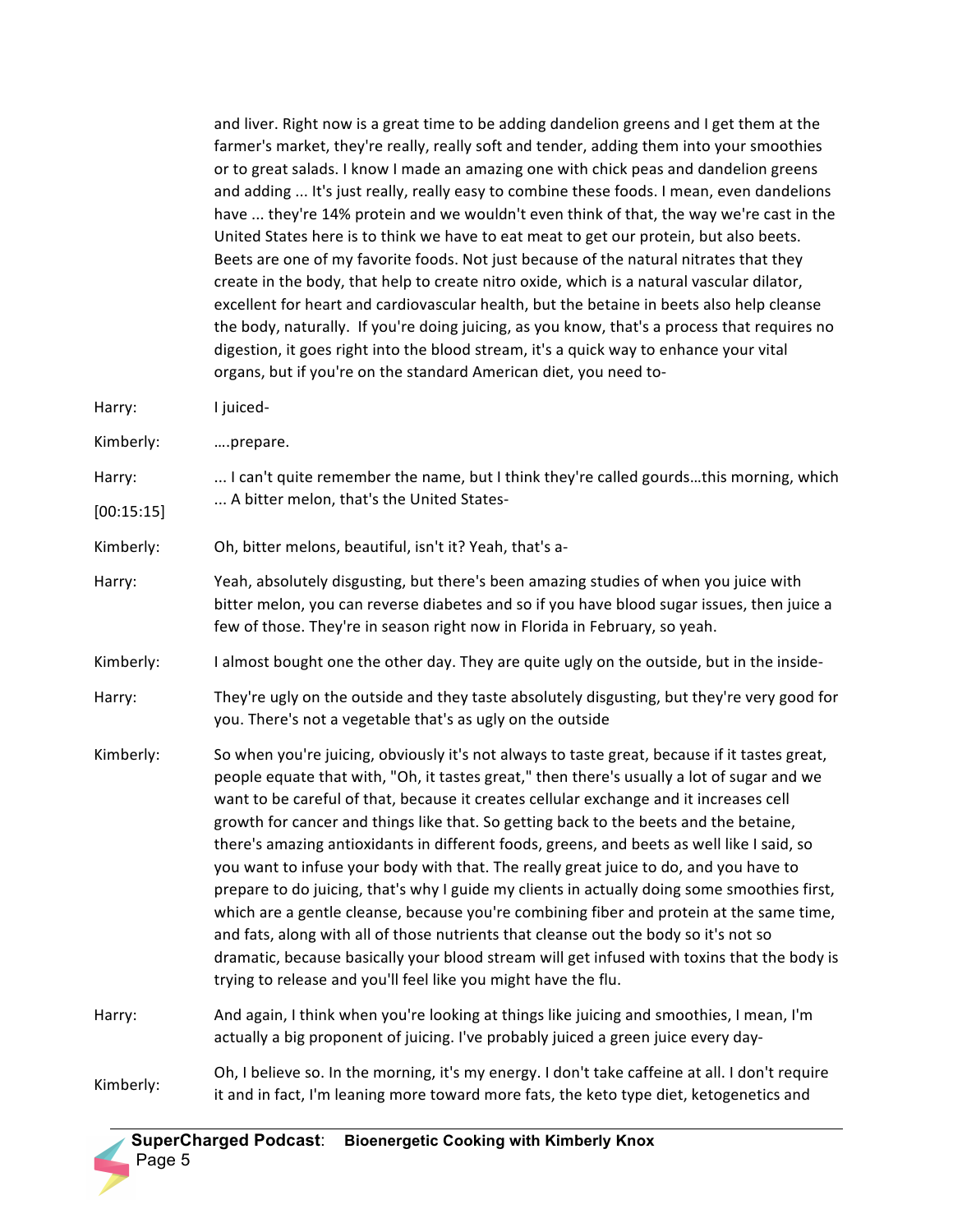things like that and more fats is becoming almost faddish right now, but it's actually excellent for any type of brain disorders. Fats like coconut oil is a medium, chain fat, which you can derive a lot of energy from, it also feeds the brain as well, at the same time without that glucose load. Most people are running on this glucose circle and they're just ... They keep stealing energy for more glucose and caffeine and they're not really building energy in the body.

Harry: [00:18:15] And also exciting for us is just this idea that we can ... Because we can scan the body-field, we can basically see what's your cells, what nutrients are gonna be more suitable in that particular time period. Just say you might be kidney deficient, you might be having stomach-

Kimberly: Small intestine, yeah.

Harry: ... issues. Could be all sorts of things and in Chinese-type thinking, if you want to fuel the stomach fire, you would give warming type ingredients and you'd probably avoid the raw vegan stuff, but to a point in- ... the summer or spring when you've got higher energy, you can have more raw, and that's literally because you're getting the heat from the outside sun, so you don't need to consume as much heat internally, and obviously you can know all these things and be intuitive about them, but that obviously takes years of study or you can simply do a scan, and this is what's really cool, is basically Kimberly has been working on basically different sets of ingredients and different recipes for what we call our Energetic Integrators, which you could broadly define as the Chinese Meridian System. Probably easier to state it like that, but yeah, and so we can basically custom work out what types of foods are gonna be more nurturing in a particular period and then, of course, the next month, the seasons change and your body adapts and starts to heal and builds upon itself, those recommendations change. But what's great is you get a much deeper understanding over time of the types of foods that are gonna be ideal for your body and the more you experiment with different foods, and I have to say, your food's absolutely delicious and we're putting together this cookbook, which will come out towards the end of the year, I think, but this being 2018, depending on when you're listening to it.

Kimberly: Right, so getting to the integrators, what I love about them is they're even more complex than traditional Chinese medicine, because at the quantum level, I was already keyed into quantum type of physics before I met you, so it was quite natural for me to understand the body, there's mystery within the body, but at this quantum level, they're really affecting a lot of other things, so even just an integrator one, which I thought was fantastic, that just the entire essence ... Now, I put intention into my food and what I also loved about NES Health is that you guys talk about intention as a healing, so this is huge. When you put intention into your cooking, you're cooking, you're cooking for your family, you're putting love and nutrients into it; while you're cooking, you're thinking about the food and the interchange that it's gonna have on the body itself, so you're already creating this nurturing intention within the body. Well, plus you're already ... Because integrator one has to do with the entire nervous system, the autonomic nervous system, the parasympathetic, the sympathetic nervous system, and just the whole sense of us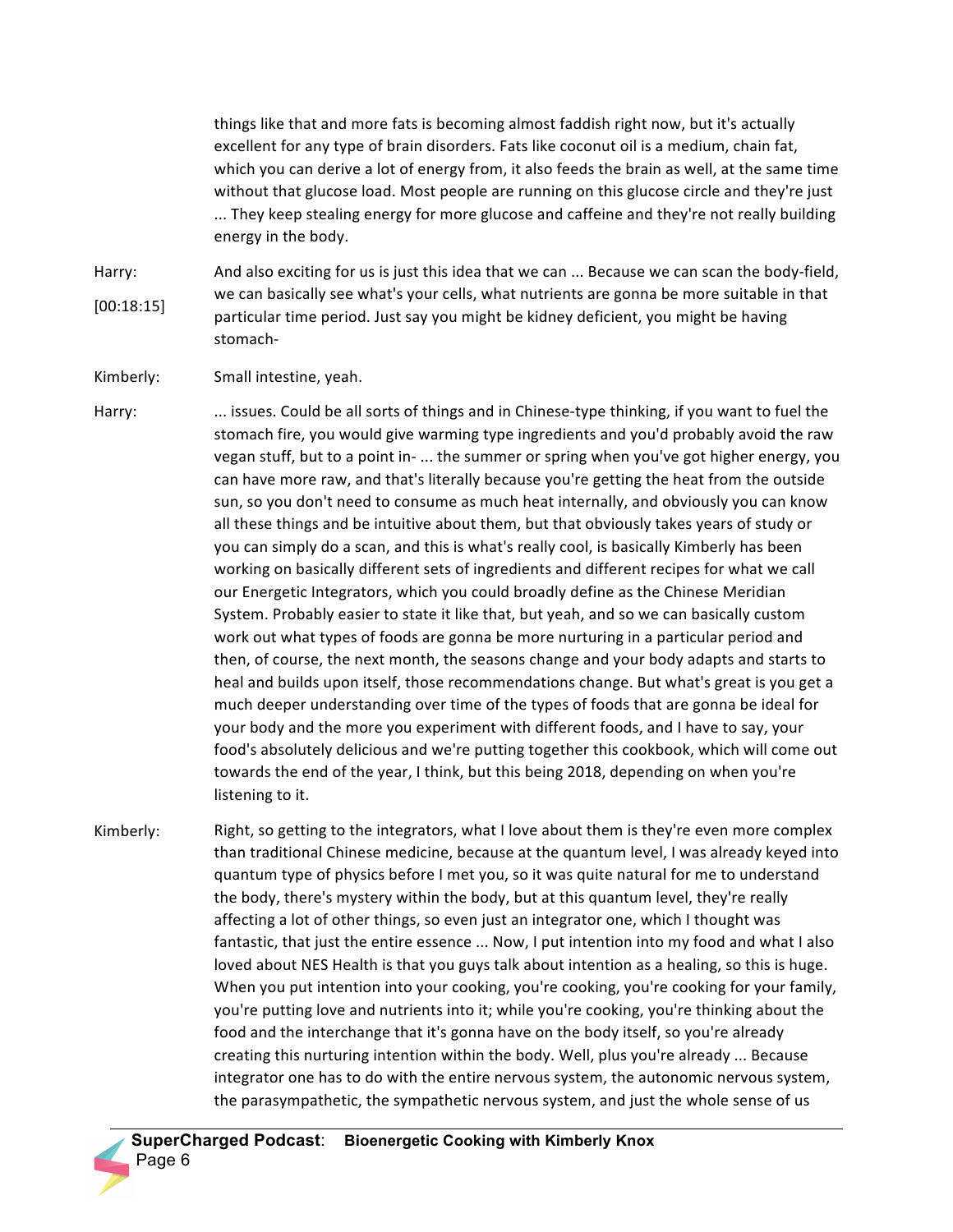utilizing our senses, relaxing, getting involved in cooking, preparing the body to eat, it's a whole sense driven operation. So we talk about the B vitamins here, because they're feeding the nervous system and the dark leafy greens, the meats. I made bison burgers, grass-fed bison, stuffed with mushrooms-Harry: And that I remember was basically for the colon-lung meridian of energetic integrator one.

- Kimberly: It actually, integrator one I believe was more the nervous system, the colon, yes, and then the whole emotion of holding on. See, in the cookbook, we're not just gonna talk about recipes. People get a cookbook, there's recipes. There's gonna be plenty of pictures, plenty of recipes, but there's also gonna be little lifestyle tips in there as well, because integrator one relates to the lymphatic system. Little tips on great things for the lymphatic system, even a homemade sugar scrub that I make that I will teach you how to make. You will be so involved in the empowerment of your own health. That's what I find to be so exciting with all of this. It's really the empowerment that people will have, and then a total new look at food itself and then how it relates to them.
- Harry: [00:23:30] We're just not used to that idea of eating what we need in a particular time period. We all do it ... Well, you and me have probably got this habit of juicing every day or other people have that habit of doing keto every day, but it's just not the right approach and it's far better to be much more in tune with what your body needs in a particular moment. Yeah, if you do that, your health gets restored in a much more rapid way.

Kimberly: Yeah, absolutely.

Harry: And it's more fun. God, it's so boring eating the same all the time.

- Kimberly: No, it's absolutely incredible and I take people to the grocery store and I open their mind-
- Harry: Boring!
- Kimberly: ... I take people to the grocery store or to the farmer's market and I introduce them to different things and we talk about how to cook them and it's so easy. Honestly, nourishing the body is quite simple to do. Simple foods, simple ingredients, just eating really clean. We're so used to convenient stuff, that's been the downfall of everything, honestly in that sense, but really getting back in touch and just having flowers in your kitchen. I mean, just being surrounded by-
- Harry: I'm in a very bad office, this is my office. I think this is the first podcast we've done in the new office. I'd like to show everyone how-
- Kimberly: That's why I was choosing to be here in the kitchen.
- Harry: Kimberly: That's my blank office. Very exciting. With a picture I bought 10 years ago, maybe 12 years ago in England, so that's a bit of England in Florida.

So what I love is that the integrative and functional doctors are leaning in this direction. Whereas it might be a little strange now, what really impressed me is that Parsley Health and Dr. Frank ... Oh, crap. I can't think of his last name now. What is it? He's another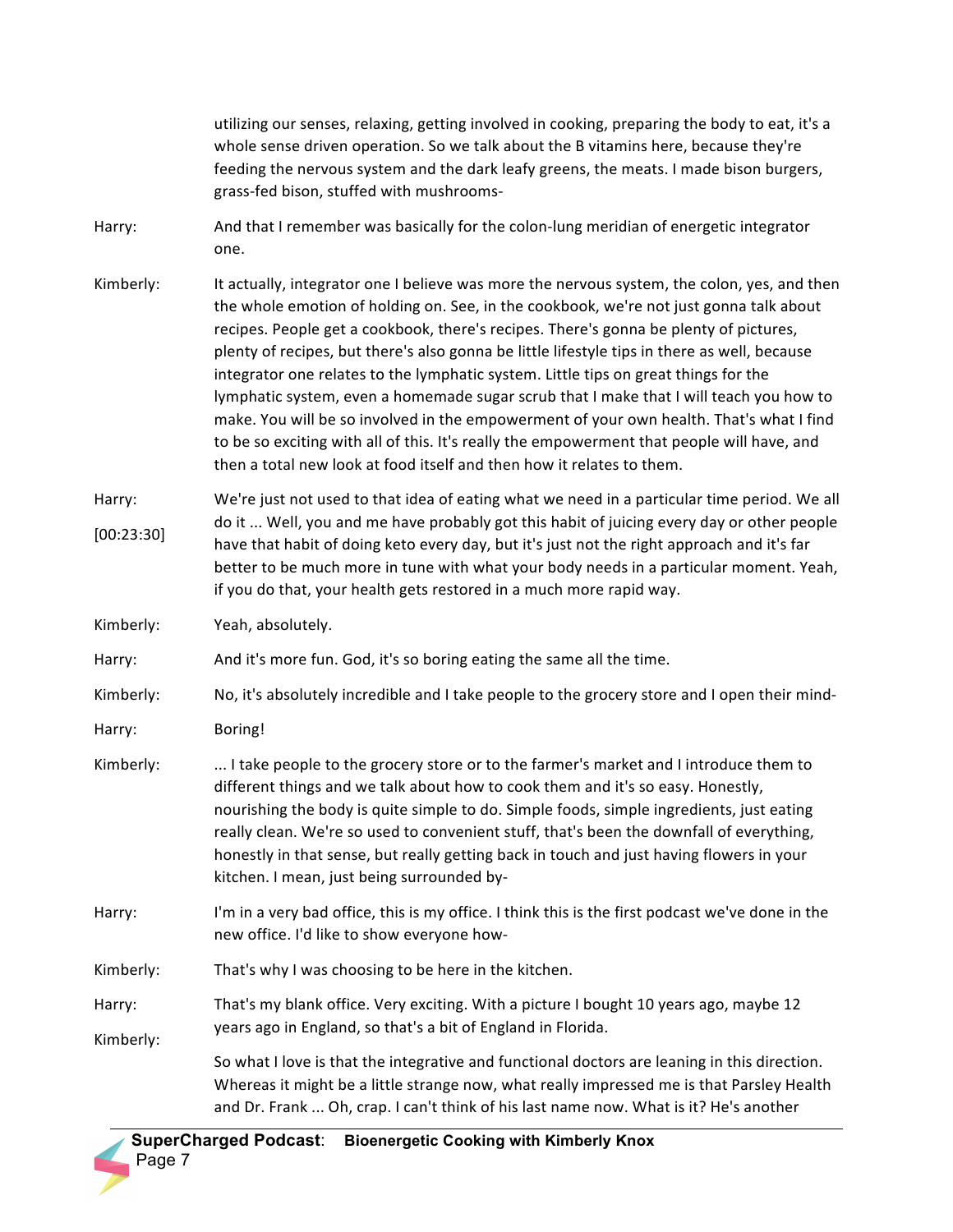| [00:25:50] | integrative physician out of New York City. They're making the kitchen the center of the<br>environment. They're making cooking and how to take care of yourself part of their<br>healing process. As it might seem that it's range now, it will not be strange soon enough,<br>because there is a health crisis, and Dr. Mark Hyman is the one that said, "The way to<br>cure it today is to get back into the kitchen." People that do have influence and-                                                                                                                                                                                                                                                                                                                                                                                                                                                                                                                       |
|------------|------------------------------------------------------------------------------------------------------------------------------------------------------------------------------------------------------------------------------------------------------------------------------------------------------------------------------------------------------------------------------------------------------------------------------------------------------------------------------------------------------------------------------------------------------------------------------------------------------------------------------------------------------------------------------------------------------------------------------------------------------------------------------------------------------------------------------------------------------------------------------------------------------------------------------------------------------------------------------------|
| Harry:     | Hippocrates said, "Let food be thy medicine-"                                                                                                                                                                                                                                                                                                                                                                                                                                                                                                                                                                                                                                                                                                                                                                                                                                                                                                                                      |
| Kimberly:  | Yeah, and medicine be thy food.                                                                                                                                                                                                                                                                                                                                                                                                                                                                                                                                                                                                                                                                                                                                                                                                                                                                                                                                                    |
| Harry:     | Never a truer statement.                                                                                                                                                                                                                                                                                                                                                                                                                                                                                                                                                                                                                                                                                                                                                                                                                                                                                                                                                           |
| Kimberly:  | And so his very first, and I talk about watercress, because when I learned about<br>watercress, I was telling everyone about watercress, but Hippocrates actually built his<br>first healing center next to watercress, which grows on water. It's actually a legume in<br>that sense-                                                                                                                                                                                                                                                                                                                                                                                                                                                                                                                                                                                                                                                                                             |
| Harry:     | And that's because it builds blood because it's full of iron.                                                                                                                                                                                                                                                                                                                                                                                                                                                                                                                                                                                                                                                                                                                                                                                                                                                                                                                      |
| Kimberly:  | It's so full of-                                                                                                                                                                                                                                                                                                                                                                                                                                                                                                                                                                                                                                                                                                                                                                                                                                                                                                                                                                   |
| Harry:     | And it's full of chlorophyll-                                                                                                                                                                                                                                                                                                                                                                                                                                                                                                                                                                                                                                                                                                                                                                                                                                                                                                                                                      |
| Kimberly:  | nutrients.                                                                                                                                                                                                                                                                                                                                                                                                                                                                                                                                                                                                                                                                                                                                                                                                                                                                                                                                                                         |
| Harry:     | Yeah, and it's full of magnesium.                                                                                                                                                                                                                                                                                                                                                                                                                                                                                                                                                                                                                                                                                                                                                                                                                                                                                                                                                  |
| Kimberly:  | It's such nutrient dense, yes, vitamins, minerals-                                                                                                                                                                                                                                                                                                                                                                                                                                                                                                                                                                                                                                                                                                                                                                                                                                                                                                                                 |
| Harry:     | I'm gonna go out and buy some.                                                                                                                                                                                                                                                                                                                                                                                                                                                                                                                                                                                                                                                                                                                                                                                                                                                                                                                                                     |
| Kimberly:  | So, now they equated it with peasants, because it was eaten by the lower level-                                                                                                                                                                                                                                                                                                                                                                                                                                                                                                                                                                                                                                                                                                                                                                                                                                                                                                    |
| Harry:     | But they were the strong ones in the field.                                                                                                                                                                                                                                                                                                                                                                                                                                                                                                                                                                                                                                                                                                                                                                                                                                                                                                                                        |
| Kimberly:  | Yes, exactly! Like the people that-                                                                                                                                                                                                                                                                                                                                                                                                                                                                                                                                                                                                                                                                                                                                                                                                                                                                                                                                                |
| Harry:     | The aristocrats were fat and lazy.                                                                                                                                                                                                                                                                                                                                                                                                                                                                                                                                                                                                                                                                                                                                                                                                                                                                                                                                                 |
| Kimberly:  | Oh, I know! They talk about the story about some young person that was going to eat at a<br>house and he had his diet every day and he went to this big aristocratic home and he felt<br>ill after eating there because of their food. But they would feed watercress to the slaves<br>back then in ancient times to keep them going. There's reasons, and bone broth was not a<br>strange thing. I had not heard of bone broth seven years ago, bone broth is a part of my<br>natural, just my natural intake. I sip on bone broth with lemon, it's amazing, and I make<br>bone broth incredible with herbs and everything else, but you're getting the nutrients<br>pulled out of the bone. It has to be organic. I get it from a farmer. I get organic beef and I<br>also get organic chicken. So it's feeding your skin, it's feeding your muscles, the repair<br>tissue, good looking skin, and if you want beautiful eyes and skin, start cleaning up your<br>liver, really. |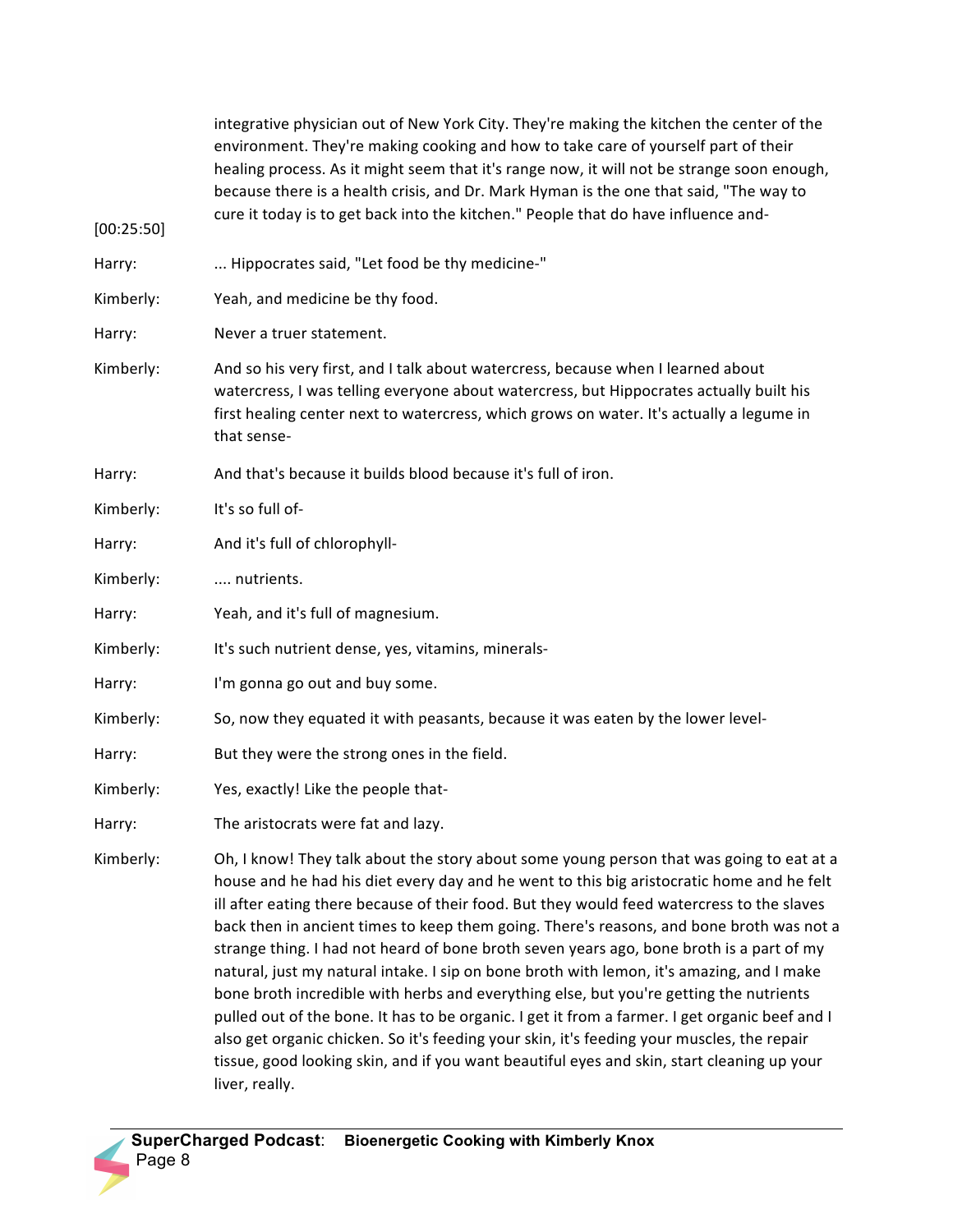Harry: What about the heart, the heart and TCM is the center of joy. In Bioenergetics, so many of our most stronger Infoceuticals all have Heart Driver in them, basically because heart rules positive emotions-Kimberly: Harry: [00:28:10] Absolutely. ... and the emotions have such a massive ... Well, trauma and negative emotions have such a detrimental effect to health and anything that will improve your emotional outlook-Kimberly: Harry: Absolutely. ... which can have a massive healing benefit, so yeah, what's foods that will help the heart? Kimberly: Well, I'm glad that you mentioned the heart. We're in February, they talk about heart health. Heart is a very intricate organ and you're right, in traditional Chinese medicine, they believe the other organs will all rally to assist it. In fact, the small intestine is the mother to the heart, so if that's going off, it's not able to help as much. If the liver is angry and it's not clear, it's not able to help as much, but the heart is an imprinter of information and I love that it's the king of the body, but it is the emotional center as well. So in my training, it's not just food, it's also the other things going on around you. The quality of your relationships and things like that, that will have an imprintable information effect on the heart, as well as computer radiation, electromagnetical frequencies that we're getting. We're having so many people with AFib issues today. Now, with the heart we need to look at, it's an electrical type of impulse that keeps it going. We need magnesium, we need potassium, calcium and we need sodium. They all work together in this pumping of the heart, which we take for granted until something's gone wrong. Harry: Kimberly: [00:30:00] Until it stops, then it's not too good. Right, because we're pumping vital oxygen through the blood. Now, this whole thing about breath work is amazing and I put this ... We're going to be putting these into the cookbook as well, so it's not only about food, but breath work, when you get up in the morning, doing some deep bellowed breathing engages the lungs to engage the upper chambers of the heart to push the blood, 'cause you might be not breathing fully that well at night. Some people don't breathe at all, because they might be clogged up, so breathing, engaging the heart, but you need foods deeply seated in the magnesium, potassium, iron, sodium. So, honestly, we just talked about beets, but beets is amazing for that, because of the nitrates and that creates the nitric oxide in the body, which is the natural vascular dilatator, which naturally reduces after the age of 40, so making sure you're keeping that up in the body is fantastic. Foods high in magnesium. Well, your dark leafy greens are incredible for that, and that's why, quite frankly, when I started doing my green smoothies, not only was I getting the good fats that I was missing, because we're all brainwashed in the 90s that fats are not good for you, I was putting in avocado, which is a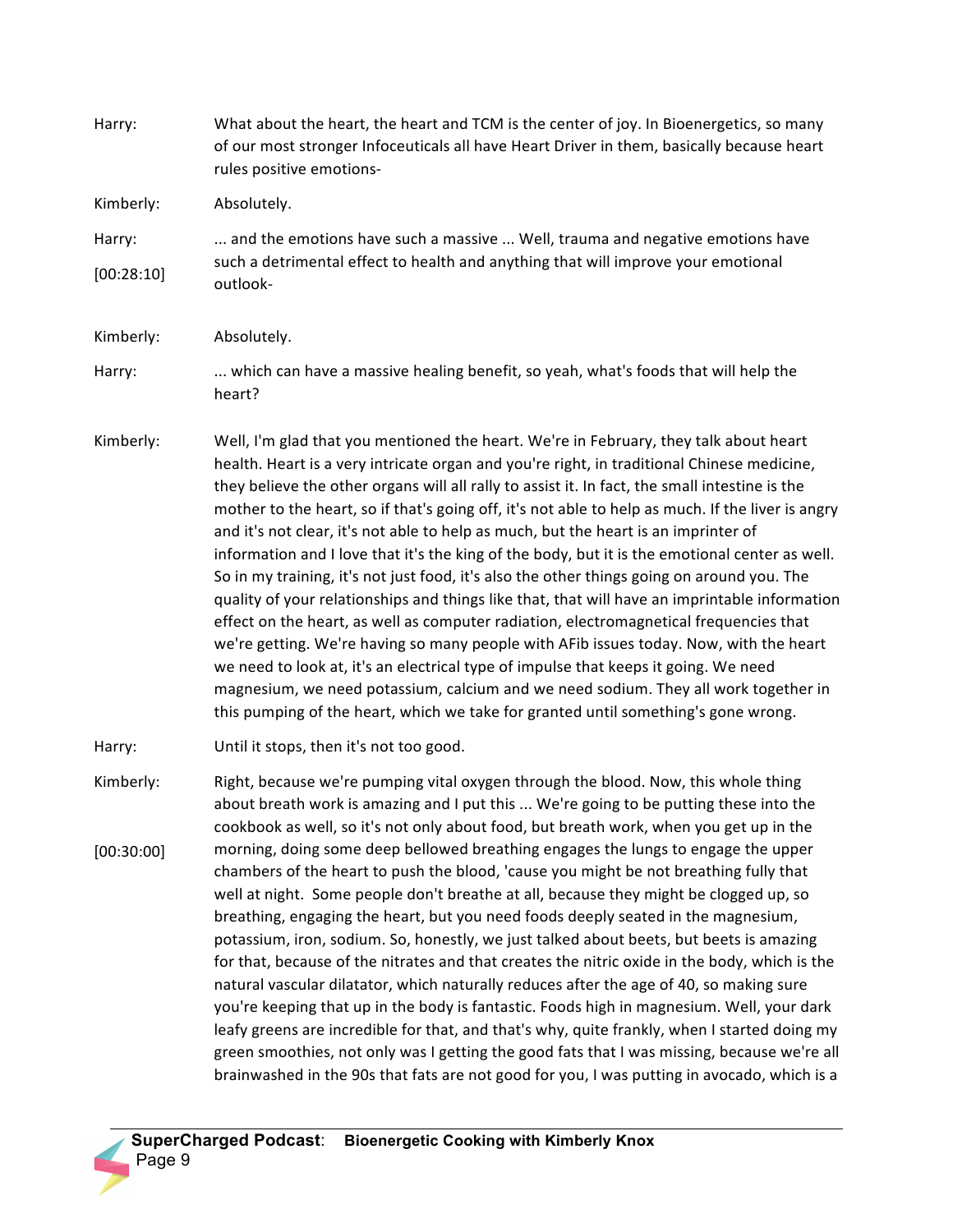massive super food-

Harry: We're getting slightly brainwashed the other way around now.

Kimberly: So, avocado, that helps you absorb the vitamin A, kale, the fat soluble vitamins, but you need these minerals to feed the energy. Calcium is also going to relate to integrator three, because talking about the parathyroid gland, which rules the calcium level in the body, you just heard me talk about it with the heart, so all of these things work together. It's just so incredible that when a person starts to have some knowledge and understanding of the body and how everything relates, then they get their scan, because like I said, I've been getting these scans for years, but the NES Health scan was so comprehensive that I was blown away by just the feedback. And this feedback we don't get ... First of all, we get a blood test from a doctor and most likely, we don't really get the feedback that we're getting, nor do we get the level of information, so this connection to the body is vital, extremely vital.

Harry: [00:32:15] It is, it is. Now I was just curious, are you more of a fan of just eating super healthily continually; well, I'm sure you do that, or do you sort of have certain detox phases and do you have any special little ... I mean, people get quite obsessed with detox. I was curious of your thoughts of that, or your just whole life is so healthy it happens naturally?

Kimberly: So, when I come back from being away, I don't feel so well, probably for several reasons. I'm flying, the radiation, and just being off my normal schedule, but I listen to my body and I will tell people it's very exciting and my clients even say this, even a few weeks of working together, you will listen to your body. You start listening to your body, you'll know. I know when I need to do a few days, if my small intestines are having some issues, I know I need to relax my digestive system, I need to up my nutrients. I'll do green smoothies and I'll be fine in a day. Detoxing, I don't need to detox as much anymore because I do run very clean. I do not have cravings for food that are junky. I really don't. I don't miss processed junky food-

Harry: That's sort of my view on it, is like ...

- Kimberly: ... and once a person gets off it, when they try to eat it, they will be ill. A guy that I was coaching, he was literally in the bathroom for quite a while. He was like, "Oh my god, my body is just not accepting this food-"
- Harry: Let's not describe that, Kimberly.
- Kimberly: [00:33:45] Well, that's his message to me, so people will understand what that means. Your body does not ... Your body will reject stuff that it no longer is okay with. Do I juice? Yes. I love feeding my blood first thing in the morning and that's when you should have juice. Juice should be on an empty stomach. It goes right into the blood stream and right away, you're quickly nourishing the organ. Your kidney and liver work overtime all day long. Your kidney is filtering this blood and that's huge. And then your liver is trying to protect you from everything and then if you're boozing it up, well, it can't do its job because then it's trying to process alcohol at the same time and so we ... and we're just bombarded, so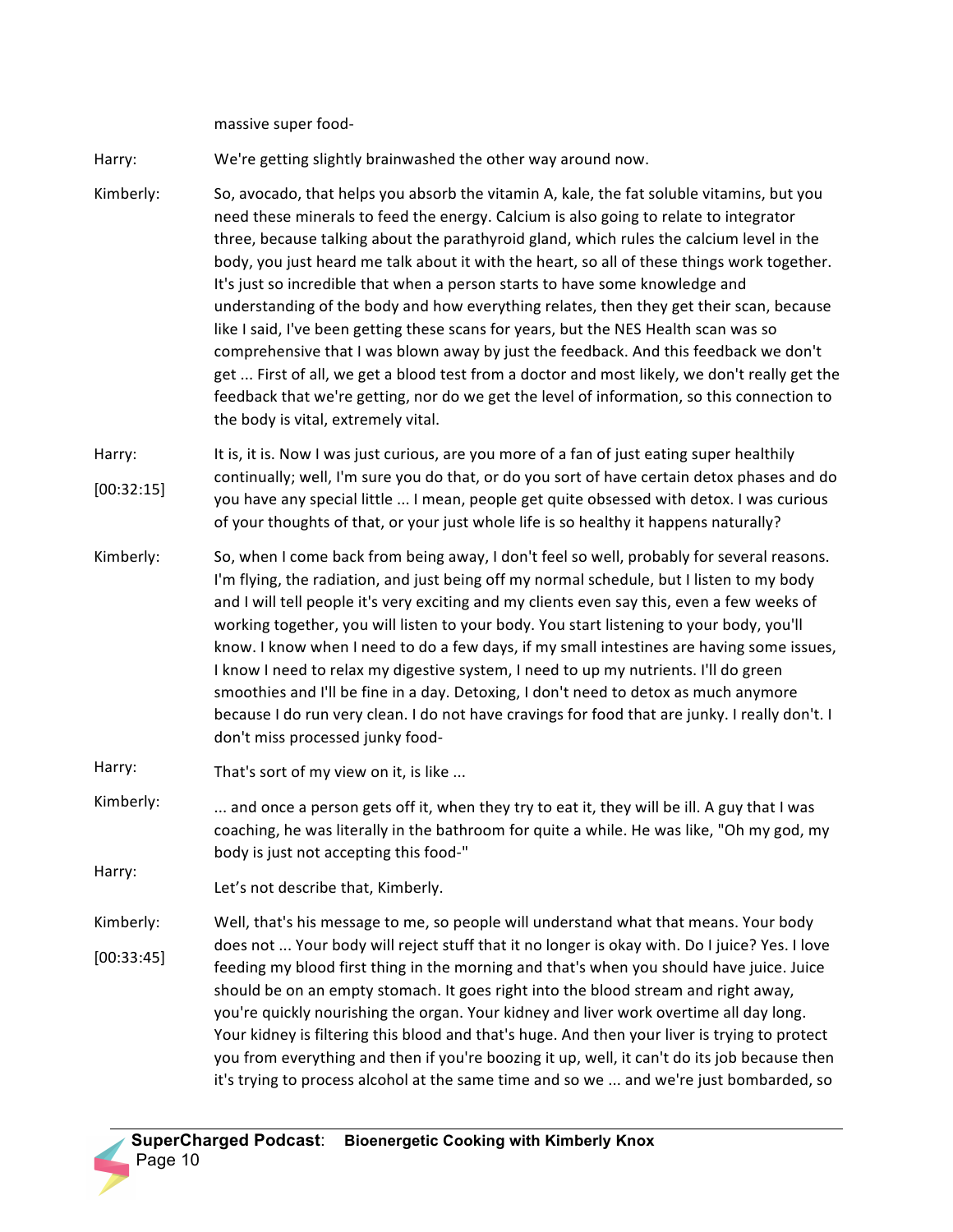|                         | yes, we do need to-                                                                                                                                                                                                                                                                                                                                                                                                                                                                                                                                                                                                                                                                                                                                                                  |
|-------------------------|--------------------------------------------------------------------------------------------------------------------------------------------------------------------------------------------------------------------------------------------------------------------------------------------------------------------------------------------------------------------------------------------------------------------------------------------------------------------------------------------------------------------------------------------------------------------------------------------------------------------------------------------------------------------------------------------------------------------------------------------------------------------------------------|
| Harry:                  | I mean, I know when I sort of first started  God, this was a long time ago when I gave up<br>alcohol at 21, I do drink now on occasion, so don't-                                                                                                                                                                                                                                                                                                                                                                                                                                                                                                                                                                                                                                    |
| Kimberly:               | But a little bit you can handle.                                                                                                                                                                                                                                                                                                                                                                                                                                                                                                                                                                                                                                                                                                                                                     |
| Harry:<br>[00:35:00]    | Yeah, I mean, also fascinating, when people are so used to sugar drinks, caffeine, alcohol,<br>chocolate, you just sort of  Well, I mean all of it is basically  It's a subtle addiction but<br>it's a subtle addiction that's within societal norms, so it's not seen as an addiction, but it's<br>so interesting, when you take all those things away, you take away the chocolate and<br>caffeine that buzz you up, I mean, what most people do is you're gonna have the coffee<br>first thing, chocolate in the day to wake themselves up and get zingy, and then they're a<br>bit hyped at night. They have the alcohol and then of course they're slumped and they're<br>slumped when they wake up, so they need the stimulants and then by midday they're<br>like, zing, and- |
| Kimberly:               | That's my whole point of fueling energy, and at night, your organs need to cleanse out, so<br>if you're overexciting your liver with junk it's trying to process, then how is it going to<br>clean out?                                                                                                                                                                                                                                                                                                                                                                                                                                                                                                                                                                              |
| Harry:                  | Yeah, if you strip it all  It's amazing how much clearer and calmer you are if you don't<br>touch any of it. You just take away all  I don't know the right word, but uppers and<br>downers, well, all stimulants and all calmers, for lack of a better word-                                                                                                                                                                                                                                                                                                                                                                                                                                                                                                                        |
| Kimberly:               | So, if you're on a high fat diet Yeah, the more fat, fiber and protein, that's what I like to<br>concentrate on more and more-                                                                                                                                                                                                                                                                                                                                                                                                                                                                                                                                                                                                                                                       |
| Harry:                  | Vegetables.                                                                                                                                                                                                                                                                                                                                                                                                                                                                                                                                                                                                                                                                                                                                                                          |
| Kimberly:               | plant protein. I am more plant protein, I am A positive blood type andmy natural  I<br>naturally have gravitated to more plants and you will find with the B12s, yes, you do get<br>them more readily from meat. I like chicken liver, honestly. It's fantastic.                                                                                                                                                                                                                                                                                                                                                                                                                                                                                                                     |
| Harry:                  | That's my dog, she is approving chicken liver.                                                                                                                                                                                                                                                                                                                                                                                                                                                                                                                                                                                                                                                                                                                                       |
| Kimberly:               | It's delicious cooked in grass-fed butter with onion and garlic. I think she liked one of the<br>desserts that I made, too, out of  What was it? It was the paleo  I don't do<br>inflammatory stuff. The dairy is very inflammatory to me, don't do it. Some people can do<br>raw.                                                                                                                                                                                                                                                                                                                                                                                                                                                                                                   |
| Harry                   | All right, well I think we should sum up. I mean right now, do you have a website that<br>people can go to and have a look?                                                                                                                                                                                                                                                                                                                                                                                                                                                                                                                                                                                                                                                          |
| Kimberly:<br>[00:37:00] | So my own website is In the Kitchen with KK. That kind of just came up years before I<br>went back to school, because I already was doing YouTube videos and I just got into the<br>kitchen and started making this blueberry smoothie. It was on Father's Day and I was like,<br>"Here we are in the kitchen with KK," so it's inthekitchenwithkk.com. Talks about my<br>coaching, it's gonna have some recipes there.                                                                                                                                                                                                                                                                                                                                                              |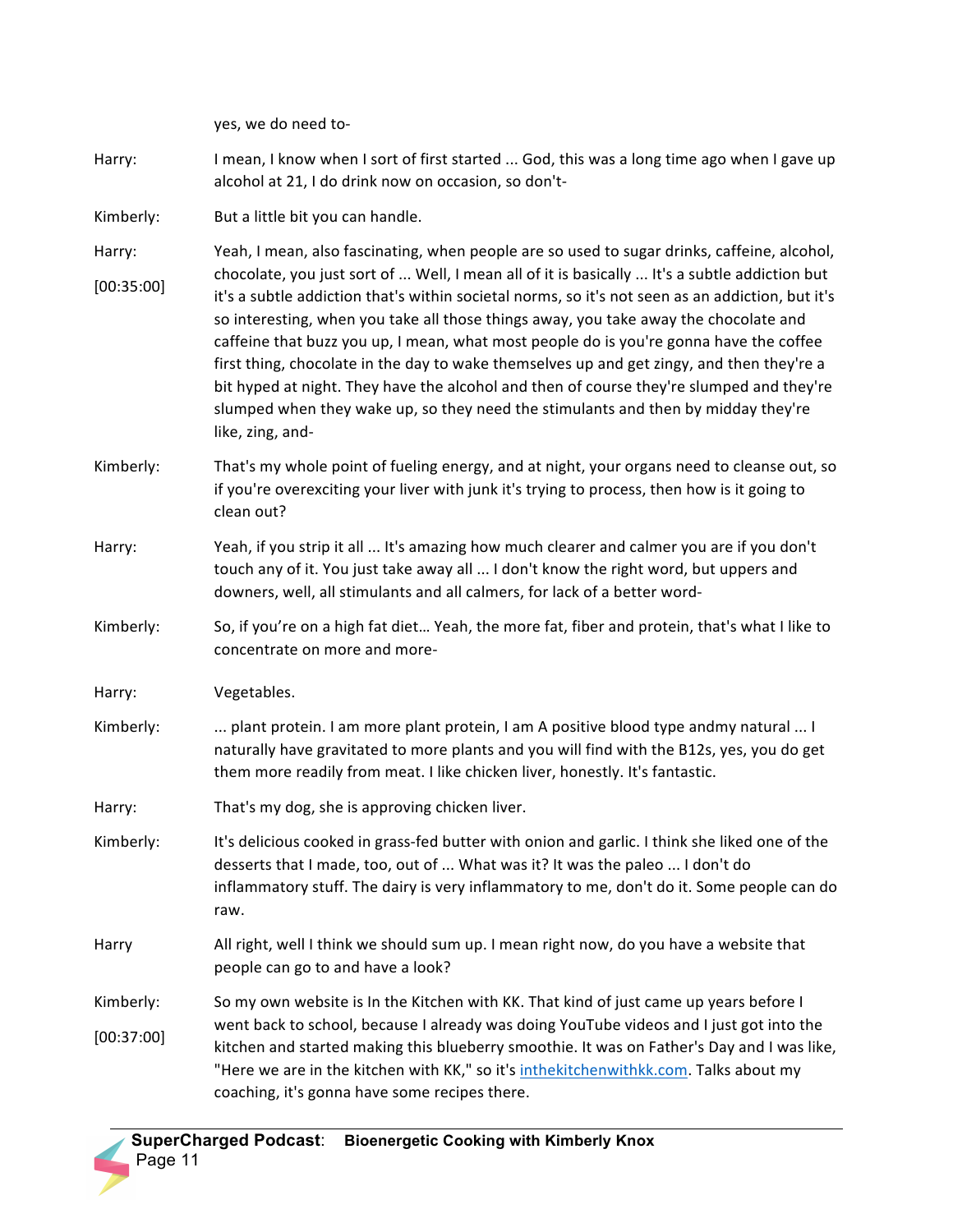| Harry     | So if people want to be coached by you, they can just go there and contact you?                                                                                                                                                                                                                                                                                                                                                                                                                                                                                                                                                                                                                                                                                                                                                                                                                                                                                                                                                                                                                                                                                                                                                                                                                                                                                                                                                             |
|-----------|---------------------------------------------------------------------------------------------------------------------------------------------------------------------------------------------------------------------------------------------------------------------------------------------------------------------------------------------------------------------------------------------------------------------------------------------------------------------------------------------------------------------------------------------------------------------------------------------------------------------------------------------------------------------------------------------------------------------------------------------------------------------------------------------------------------------------------------------------------------------------------------------------------------------------------------------------------------------------------------------------------------------------------------------------------------------------------------------------------------------------------------------------------------------------------------------------------------------------------------------------------------------------------------------------------------------------------------------------------------------------------------------------------------------------------------------|
| Kimberly  | Yeah, absolutely, and we talk about some of the programs that I do-                                                                                                                                                                                                                                                                                                                                                                                                                                                                                                                                                                                                                                                                                                                                                                                                                                                                                                                                                                                                                                                                                                                                                                                                                                                                                                                                                                         |
| Harry:    | And then on the bioenergetics cooking, yeah-                                                                                                                                                                                                                                                                                                                                                                                                                                                                                                                                                                                                                                                                                                                                                                                                                                                                                                                                                                                                                                                                                                                                                                                                                                                                                                                                                                                                |
| Kimberly: | We're working on that.                                                                                                                                                                                                                                                                                                                                                                                                                                                                                                                                                                                                                                                                                                                                                                                                                                                                                                                                                                                                                                                                                                                                                                                                                                                                                                                                                                                                                      |
| Harry:    | You're working on that, but basically, as simply if you have a scan and look into a<br>practitioner on NESHealth.com, there's a practitioner locator. There will be soon enough<br>all of these help files in there when you have a scan, probably by the time you're<br>listening, there'll be that information in there of the right types of-                                                                                                                                                                                                                                                                                                                                                                                                                                                                                                                                                                                                                                                                                                                                                                                                                                                                                                                                                                                                                                                                                            |
| Kimberly: | Foods or lifestyle tips.                                                                                                                                                                                                                                                                                                                                                                                                                                                                                                                                                                                                                                                                                                                                                                                                                                                                                                                                                                                                                                                                                                                                                                                                                                                                                                                                                                                                                    |
| Harry:    | Depending on your body-field at the time. Cool. Is there anything you'd like to say to sum<br>up?                                                                                                                                                                                                                                                                                                                                                                                                                                                                                                                                                                                                                                                                                                                                                                                                                                                                                                                                                                                                                                                                                                                                                                                                                                                                                                                                           |
| Kimberly: | Well, one of the  It's really about the passion and just having this whole just belief that<br>the universe is leading you in the right direction. Like Steve Jobs said, "You cannot<br>connect the dots looking forward, you can only connect them looking back," so you have<br>to have some faith that things working out and we were put into our path and just for me<br>to evolve with this passion that I have of really connecting people at a deeper level to<br>nourish their body, so that they can have empowerment over more vital health at any<br>age. I've seen a man's brain at 80 change for the better after he started eating cleaner. I<br>mean, we had such great information in our schools, so it doesn't matter the age, it<br>doesn't matter how down in the rabbit hole you are, once you start giving your body<br>what it needs, it is such an amazing bio computer that it will link up and do you right. I<br>mean, it might take you a little while longer, but you can. You can bring back your vital<br>health and you can work with your practitioner, you can work  I mean, whatever you're<br>doing and you can gently get off maybe any type of  lots of drugs that you're on. You<br>can live this amazing life with information, and that's what I love. You get this feedback<br>and then it gives you the information and we can give you the information to empower<br>you to really go forward. |
| Harry:    | Cool. Well, perfect. We're gonna do  We'll be doing another podcast in a few months<br>time on the same subject when we've basically completed the book and so we'll have<br>much more detailed information on it all, but thank you very much everyone for listening<br>and thank you-                                                                                                                                                                                                                                                                                                                                                                                                                                                                                                                                                                                                                                                                                                                                                                                                                                                                                                                                                                                                                                                                                                                                                     |
| Kimberly  | Yeah, thank you. Thank you.                                                                                                                                                                                                                                                                                                                                                                                                                                                                                                                                                                                                                                                                                                                                                                                                                                                                                                                                                                                                                                                                                                                                                                                                                                                                                                                                                                                                                 |
| Harry:    | for joining today and if you want to speak to Kimberly directly, just go to her website,<br>which will be in the show notes below or, of course, if you want a scan, go to<br>NESHealth.com. All right, thanks.                                                                                                                                                                                                                                                                                                                                                                                                                                                                                                                                                                                                                                                                                                                                                                                                                                                                                                                                                                                                                                                                                                                                                                                                                             |
| Kimberly: | Fabulous. Thank you, everyone.                                                                                                                                                                                                                                                                                                                                                                                                                                                                                                                                                                                                                                                                                                                                                                                                                                                                                                                                                                                                                                                                                                                                                                                                                                                                                                                                                                                                              |
| Harry:    | Bye for now.                                                                                                                                                                                                                                                                                                                                                                                                                                                                                                                                                                                                                                                                                                                                                                                                                                                                                                                                                                                                                                                                                                                                                                                                                                                                                                                                                                                                                                |